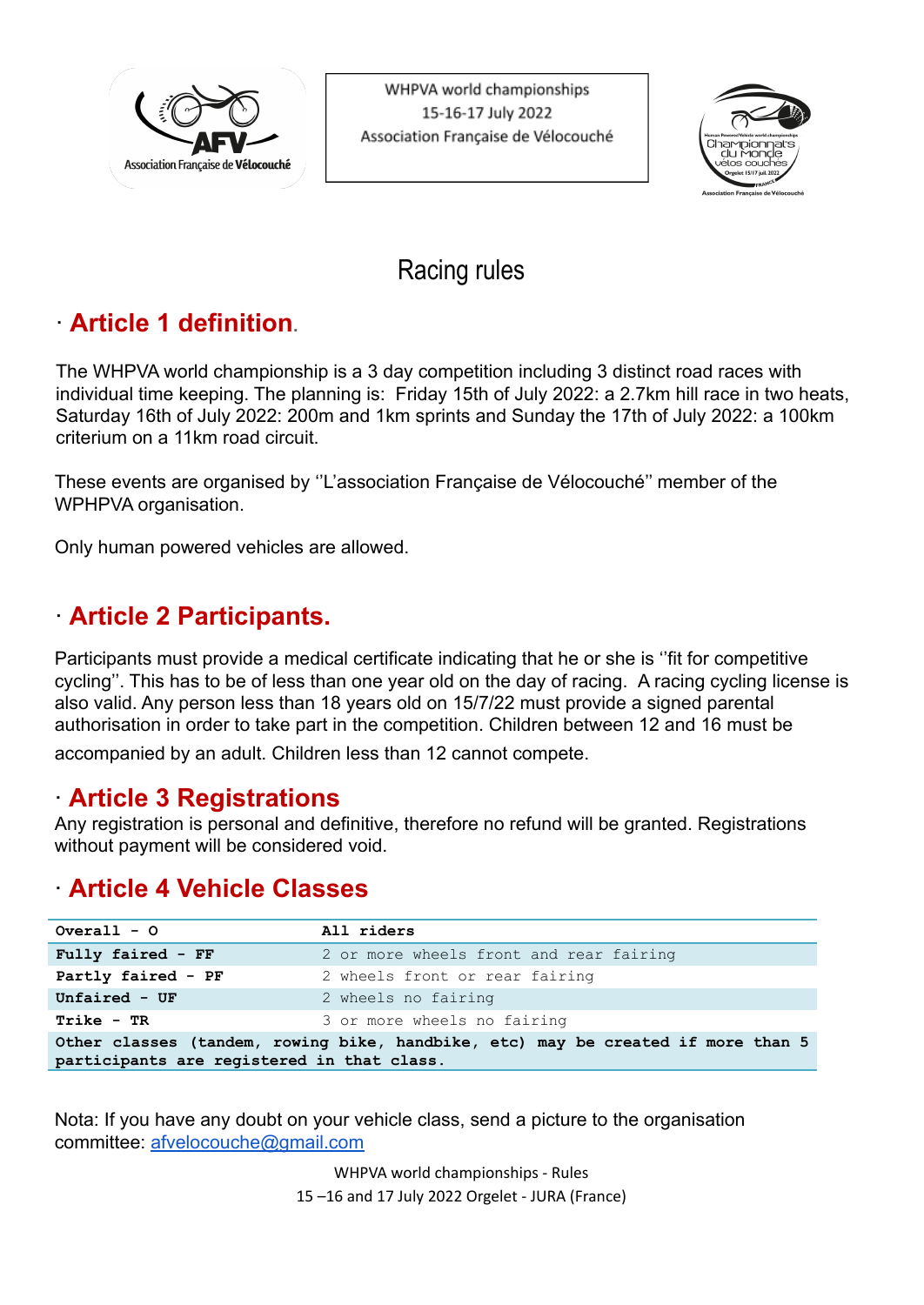# ∙ **Article 5 Rider Classes**

Each of the above vehicle classes will also be divided into the following rider classifications:

#### **Adult Male**

### **Adult Female**

**Junior (12-18 years of age on 15/7/2022)**

# ∙ **Article 6 Race numbers and safety**

Bib numbers must be displayed visibly on both sides of your machine. The electronic race tag should be affixed to the rider's machine. Failure to show numbers may result in failure for your result to be registered.

Vehicle control, race number and transponder pickup point: Friday 15 July at ORGELET ''**Centre Sportif de Bellecin**'', starting point of the hill race, **from 9h to 16h45**.

**Registration check**: if some documents are missing they must be provided at this stage. If not, race participation is jeopardised.

#### **Vehicle control:**

The vehicle should have sufficient braking power on **AT LEAST** two wheels and stability once moving.

All aerodynamic attachments and accessories must be securely attached in a manner that prevents them from coming loose during the races. Machines with sharp, protruding bits or open tube ends will be deemed unsafe and will have to be modified before the machine is allowed to be used in the competition.

### **Head protection:**

Riders must wear a hard-shell helmet that is certified by a recognised national standards authority (CE, TÜV, Snell,ANSI, etc) **during the whole race duration**. This is also the case for fully enclosed vehicles

### **Chain guards:**

The chain ring must be covered by either a fixed shield or by a strong rotating chain guard. Any homemade guarding must be free from sharp edges. The only exceptions to this rule are where the chain ring is inside a fairing or protected by the frame.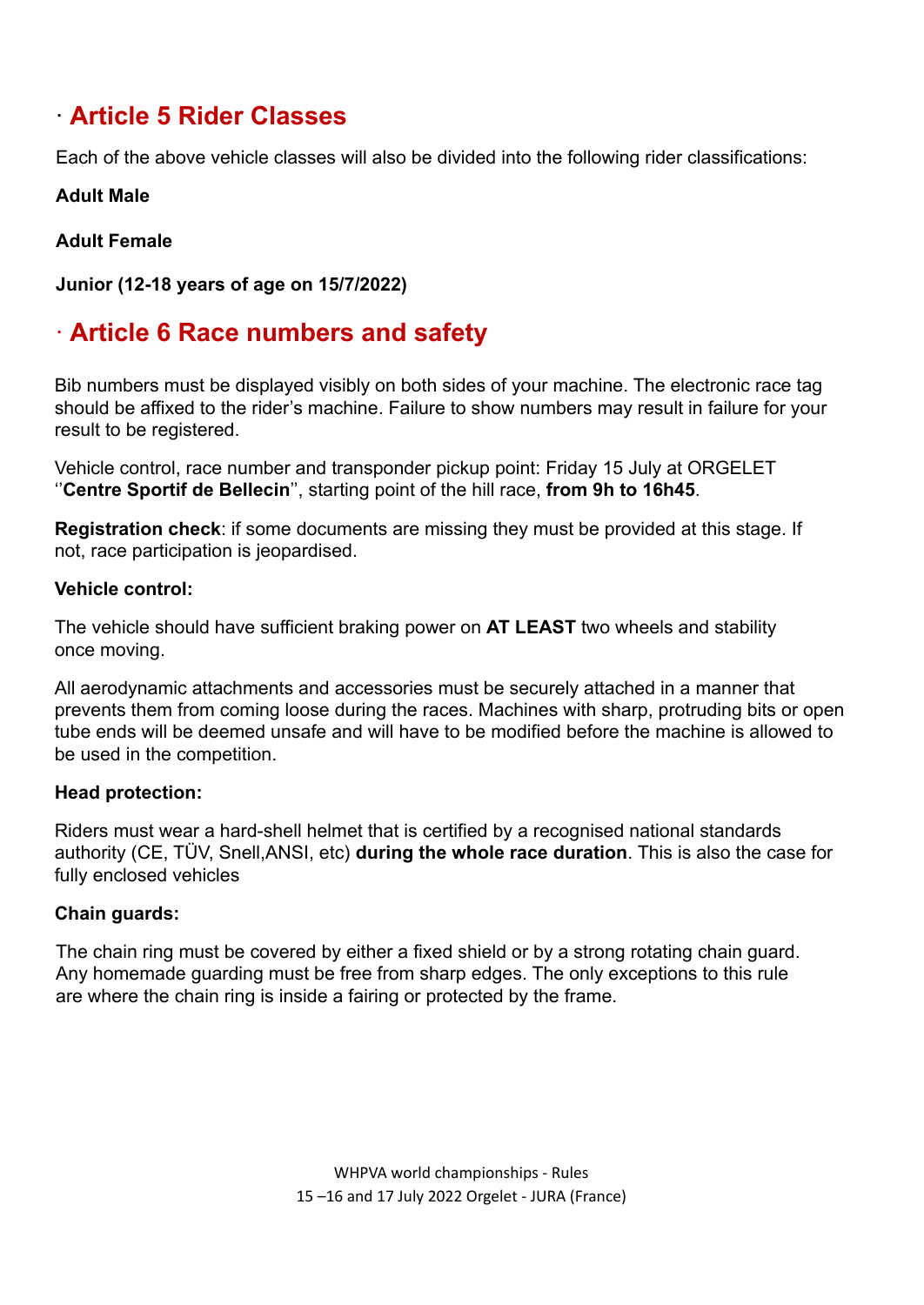# ∙ **Article 7 Race safety**

#### **On road:**

On every race, marshals will be present until the end of the official race time. Support vehicles are forbidden on the tracks. A medical service will be present and can decide that a racer is medically unfit to continue a race.

#### **Race etiquette:**

Riders must not be aggressive or intimidating to other riders on the track (either verbally or in the way they ride). The use of any performance enhancing drugs and substances currently prohibited in professional cycling competitions is strictly forbidden.

When overtaking it is the faster rider's responsibility to ensure they overtake safely. The slower rider being overtaken must ride on the right of the road whenever possible and must not deliberately impede the rider trying to overtake.

For open road races, although access will be blocked at most junctions, some vehicles might be allowed to move in the same direction as the riders. It is thus very important that you ride safely and obey French traffic regulations (cycle only on the right lane, etc.). The organizers will make sure that marshals are posted at corners to improve safety, but ultimately the responsibility is yours!

## ∙ **Article 8 Time keeping and point scoring system**

An electronic transponder will ensure precise time-keeping for all races. This transponder must be given back at the end of the last race on Sunday 17 July.

#### **Point scoring system:**

In each race, riders will be awarded points based on their ranking at the end of the race but also linked to their relative average speed with respect to the fastest rider in their class.

#### *Total points = rank x 2 x (time / fastest time)*  $\rightarrow$  Rider with the lowest total wins!

An example is shown below:

| Race A  | 9   | km         |       |        |               |        |
|---------|-----|------------|-------|--------|---------------|--------|
| Name    | Min | <b>Sec</b> | Speed | Coeff. | Rank          | Points |
| Andre   | 28  | 14.2       | 19.1  |        |               |        |
| Bernard | 33  | 7.5        | 16.3  | 1.17   | $\mathcal{D}$ | 4.69   |
| Charles | 33  | 33.8       | 16.0  | 1.19   | 3             | 7.13   |
| Daniel  | 33  | 35.4       | 16.0  | 1.19   | 4             | 9.52   |
| Eric    | 36  | 23.3       | 14.8  | 1.29   | 5             | 12.89  |

Note: Any participant not starting a race or being disqualified (DNS or DSQ) will be "awarded" the points of the last finisher with a penalty of 10% rounded to the higher decimal. In the example above, a DNS would score 15 points.

In each of the vehicle/competitor classes this system will be used to award points to riders. The total points accumulated across all of the races will be used to determine the final rankings.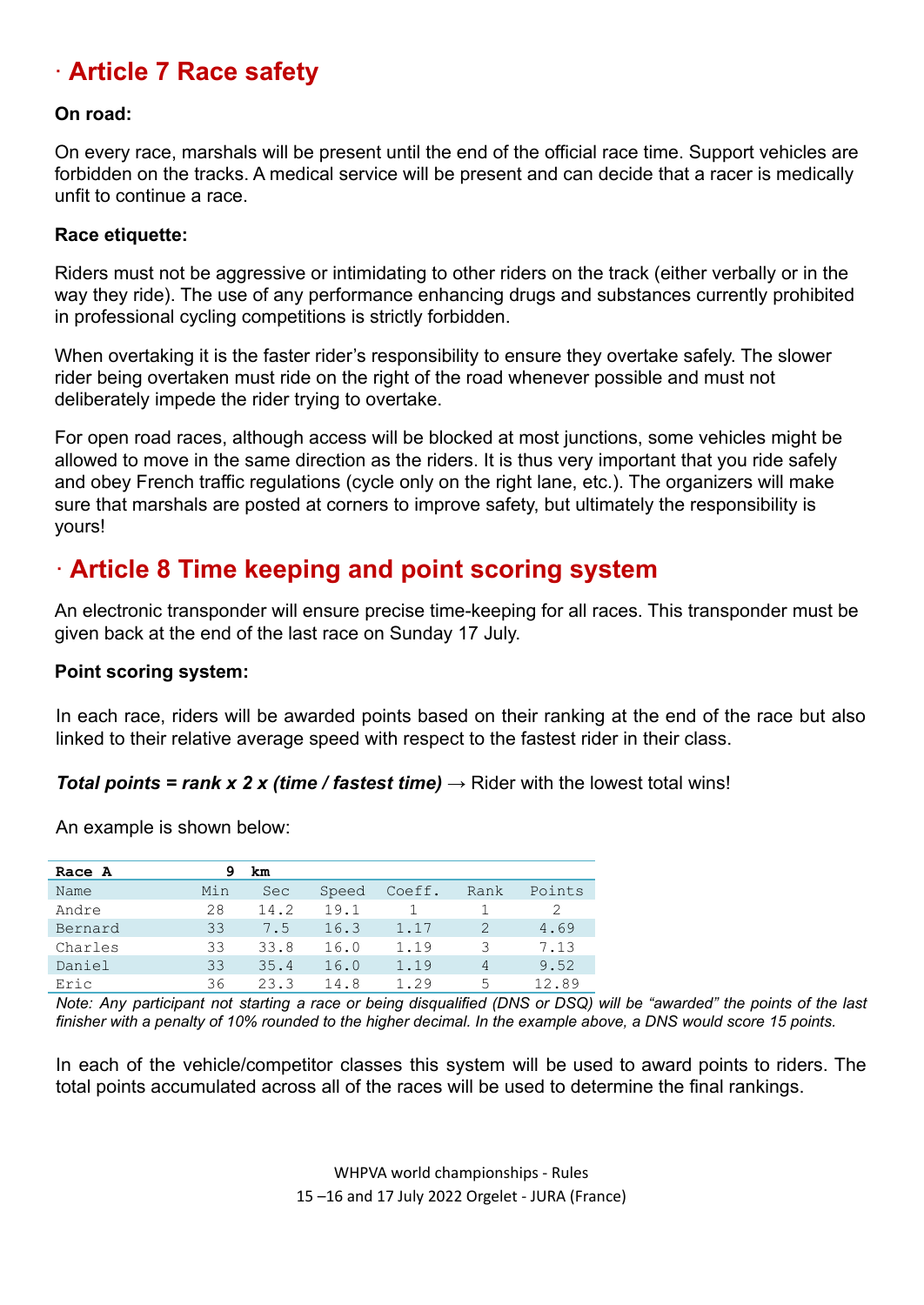For the overall World Champion rankings the same scoring system will be used, but with riders being ranked against the whole field.

### ∙ **Article 9 Specific rules for races**

The official timetable for the competitions will be available on the internet site and at the organisation headquarters at ''**Centre Sportif de Bellecin**'' in due time. Please refer to this timetable in particular for starting times. An eventual late arrival could lead to disqualification for the race.

#### **Specific rules for uphill race**

3 or 4 groups based on vehicle class will start at given times with 15min intervals. The starting grid will be based on race number. The riders have to be present at least 15min before their group starting time. Help at the start is allowed. Points will be calculated from cumulative times of the 2 heats.

#### **Specific rules for sprints**

Starts are individual within a time frame established beforehand. Starting interval will be 1 min (or less when required). The riders have to be present at least 5min before their starting time. Help at the start is allowed.

#### **Specific rules for road criterium**

At 8:45am in Orgelet, participants will ride slowly (20km/h) behind a safety car that will lead them to Rothonay. There, a starting grid will be established based on the results of the previous races at 9h30am. If a vehicle requires help for starting it will be placed at the back of the grid.

The competitor must be able to free himself from the vehicle without assistance (useful in case of mechanical failure or crash) Drafting is allowed.

The race will last a maximum of 10 laps. Once the winner has completed his/her 10 laps, each rider must finish the lap under way.

### ∙ **Article 10 Insurance**

'' l'Association Française de Vélocouché'' has taken out a civil liability insurance covering all participants to the WHPVA world championships. This covers material or corporal damages caused to themselves or others during the competition only.

The organisers decline responsibility in the case of theft, breakage or loss of personal belongings of participants.

### ∙ **Article 11 Environment - cleanliness**

All participants are asked to respect the environment and not to throw anything on the public highway (papers, bottles, energy (papers, bottles, energy doses, cans, etc. ....)

> WHPVA world championships - Rules 15 –16 and 17 July 2022 Orgelet - JURA (France)